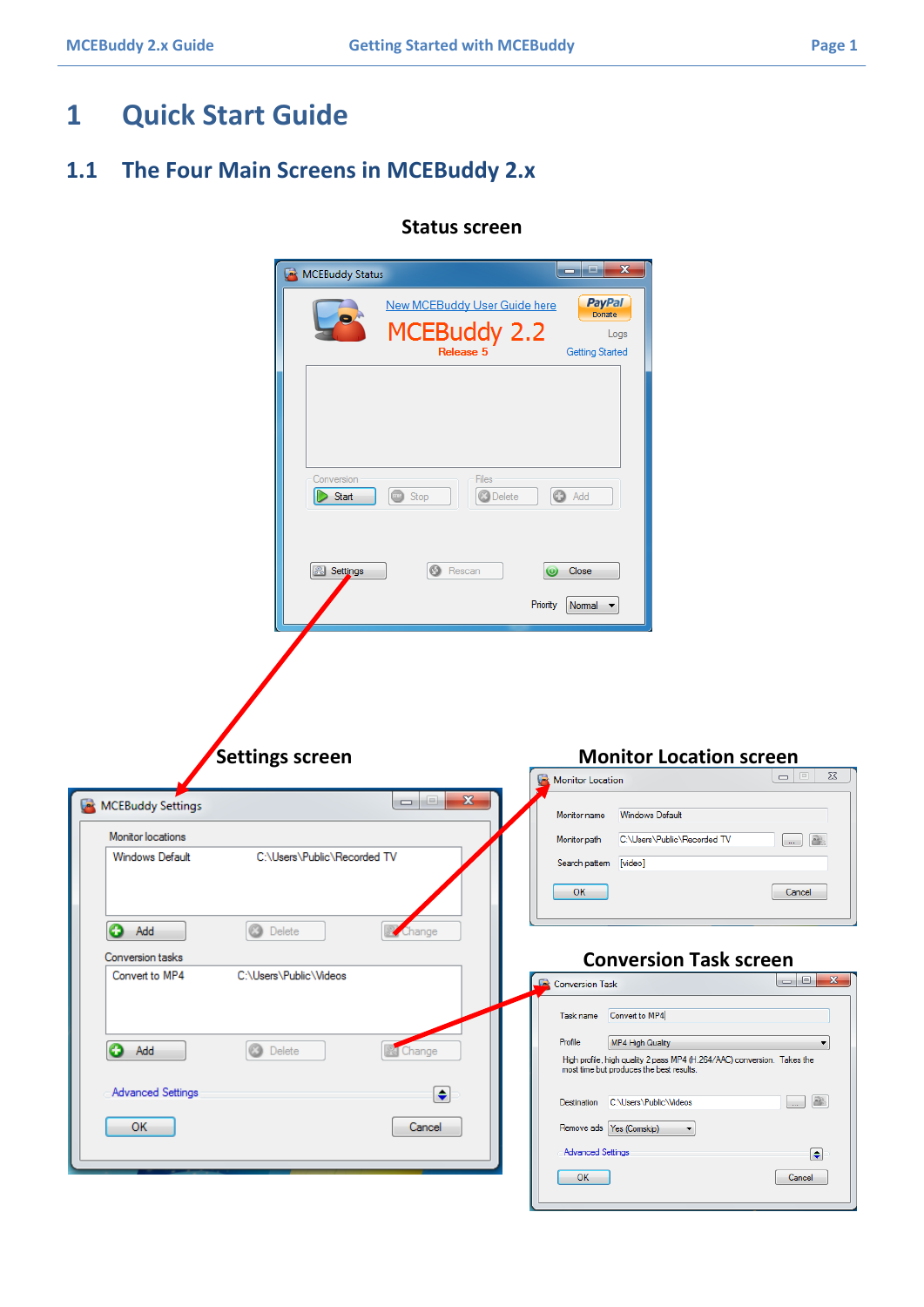## **1.2 Configuring MCEBuddy**

|                                                    | $\mathbf{x}$<br>المارد<br>MCEBuddy Status                                                                                                            |
|----------------------------------------------------|------------------------------------------------------------------------------------------------------------------------------------------------------|
| Start MCEBuddy from the Window Start<br>Menu       | <b>PayPal</b><br><b>New MCEBuddy User Guide here</b><br>Donate<br>MCEBuddy 2.2<br>Logs<br>Getting Started                                            |
| This will open a new window<br>(MCEBuddy Status)   |                                                                                                                                                      |
| Click on the "Settings" button                     | Files<br>Conversion<br><b>O</b> Delete<br><b>B</b> Add<br>Start<br>Stop                                                                              |
|                                                    | Settings<br>Rescan<br>Close<br>Priority<br>Normal                                                                                                    |
|                                                    | $\mathbf{x}$<br>$\begin{array}{c c c c c} \hline \multicolumn{3}{c }{\textbf{0}} & \multicolumn{3}{c }{\textbf{0}} \end{array}$<br>MCEBuddy Settings |
|                                                    | Monitor locations                                                                                                                                    |
| This will open a new window<br>(MCEBuddy Settings) | <b>Windows Default</b><br>C:\Users\Public\Recorded TV                                                                                                |
|                                                    | $\bullet$ Add $\bullet$<br><b>O</b> Delete<br><b>B</b> Change                                                                                        |
|                                                    | Conversion tasks<br>C:\Users\Public\Videos<br>Convert to MP4                                                                                         |
|                                                    | <b>O</b> Add<br>图 Change<br>Ø.<br>Delete                                                                                                             |
|                                                    | <b>Advanced Settings</b><br>$\bullet$                                                                                                                |
|                                                    | OK<br>Cancel                                                                                                                                         |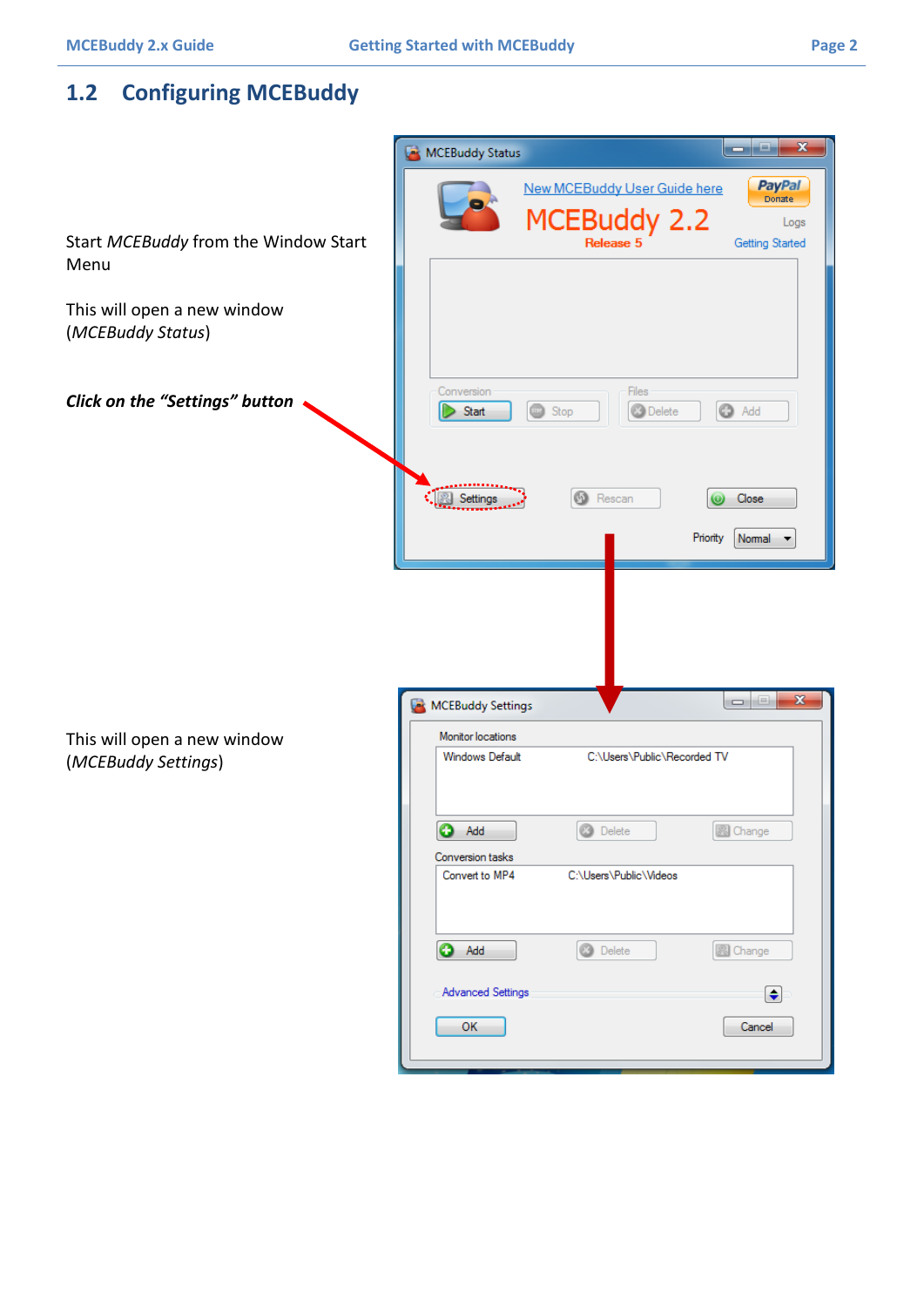### **1.3 Automatic Conversions**

| Now we need to tell MCEBuddy the location<br>of the video files to convert.            | MCEBuddy Settings                               | $\mathbf{x}$<br>$\Box$ e                              |
|----------------------------------------------------------------------------------------|-------------------------------------------------|-------------------------------------------------------|
|                                                                                        | Monitor locations                               |                                                       |
| MCEBuddy will keep monitoring this location                                            | Windows Default<br>C:\Users\Public\Recorded TV  |                                                       |
| for new video files every few minutes and<br>will convert it automatically whenever it |                                                 |                                                       |
| finds one.                                                                             | 0<br><b>3</b> Delete<br>Add<br>Conversion tasks | 图 Change                                              |
| 1. Double click on "Windows Default"                                                   | C:\Users\Public\Videos<br>Convert to MP4        |                                                       |
|                                                                                        | 0<br>Add<br>o<br>Delete                         | 图 Change                                              |
|                                                                                        | <b>Advanced Settings</b>                        | $\ddot{\bullet}$                                      |
|                                                                                        | ОΚ                                              | Cancel                                                |
|                                                                                        |                                                 |                                                       |
|                                                                                        |                                                 |                                                       |
|                                                                                        |                                                 |                                                       |
| This will open a new window<br>(Monitor Location)                                      |                                                 |                                                       |
|                                                                                        |                                                 |                                                       |
| 2. Click on "" and select the directory<br>where MCEBuddy will look for new            | Monitor Location                                | $\Sigma$<br>$\boxed{\square}$<br>$\qquad \qquad \Box$ |
| videos                                                                                 |                                                 |                                                       |
|                                                                                        | Windows Default<br><b>Monitor name</b>          |                                                       |
|                                                                                        | C:\Users\Public\Recorded TV<br>Monitor path     |                                                       |
|                                                                                        | Search pattern<br>[video]                       |                                                       |
|                                                                                        |                                                 | Cancel                                                |
| 3. Click on the "OK" button                                                            |                                                 |                                                       |

П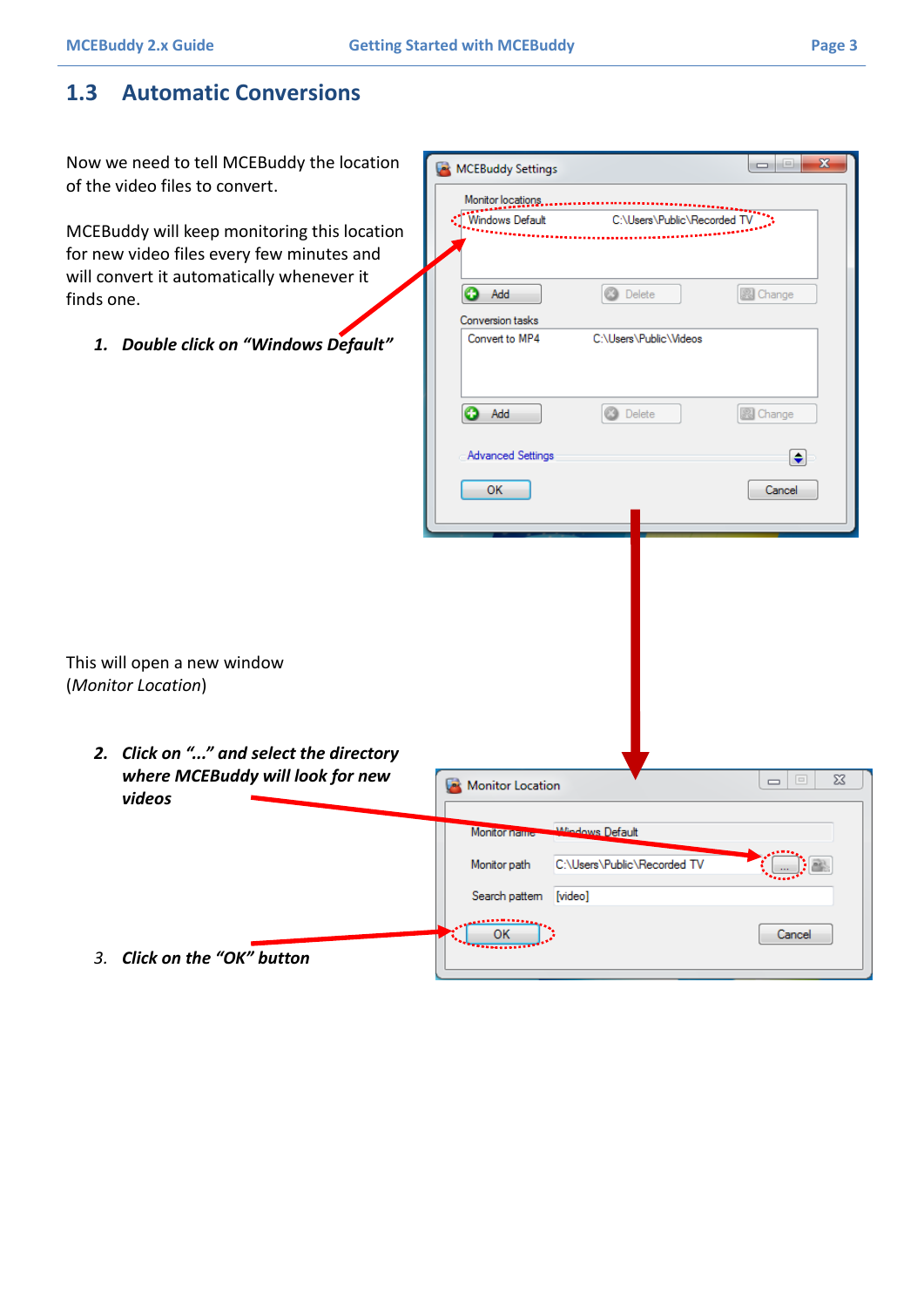### **1.4 Removing Commercials and Specifying Destination Directory**

| Now we need to tell MCEBuddy the location                                                                      | $\mathbf{x}$<br>$\Box$ e<br>MCEBuddy Settings                                                                       |  |
|----------------------------------------------------------------------------------------------------------------|---------------------------------------------------------------------------------------------------------------------|--|
| where to put the converted files and                                                                           | Monitor locations                                                                                                   |  |
| whether it should remove commercials<br>while converting the video.                                            | <b>Windows Default</b><br>C:\Users\Public\Recorded TV                                                               |  |
| 1. Double click on "Convert to MP4"                                                                            | <b>3</b> Delete<br>o<br>图 Change<br>Add<br>Conversion tasks<br>Convert to MP4<br>C:\Users\Public\Videos             |  |
|                                                                                                                | €<br><b>3</b> Delete<br>图 Change<br>Add                                                                             |  |
|                                                                                                                | <b>Advanced Settings</b><br>$\left  \bullet \right $<br>ок<br>Cancel                                                |  |
| This will open a new window<br>(Conversion Task)                                                               | $\mathbf{x}$<br>o<br>$\Box$                                                                                         |  |
|                                                                                                                | <b>Conversion Task</b>                                                                                              |  |
| 1. Click on the "" button and<br>select the directory the                                                      | Convert to MP4<br>Task name<br>Profile<br>MP4 High Quality                                                          |  |
| destination directory where<br>the converted files will be<br>placed                                           | High profile, high quality 2 pass MP4 (H.264/AAC) conversion. Takes the<br>most time but produces the best results. |  |
| 2. Select "Yes (Comskip)" if you                                                                               | C:\Users\Public\Videos<br>Destination                                                                               |  |
| want MCEBuddy to remove<br>commercials/advertisements                                                          | Remove ads: Yes (Comskip)<br><b>Advanced Settings</b><br>$\div$                                                     |  |
| while converting the videos.<br>Select "No" if you want to<br>keep the commercials in the<br>converted videos. | Cancel                                                                                                              |  |
|                                                                                                                |                                                                                                                     |  |

*3. Click on the "OK" button*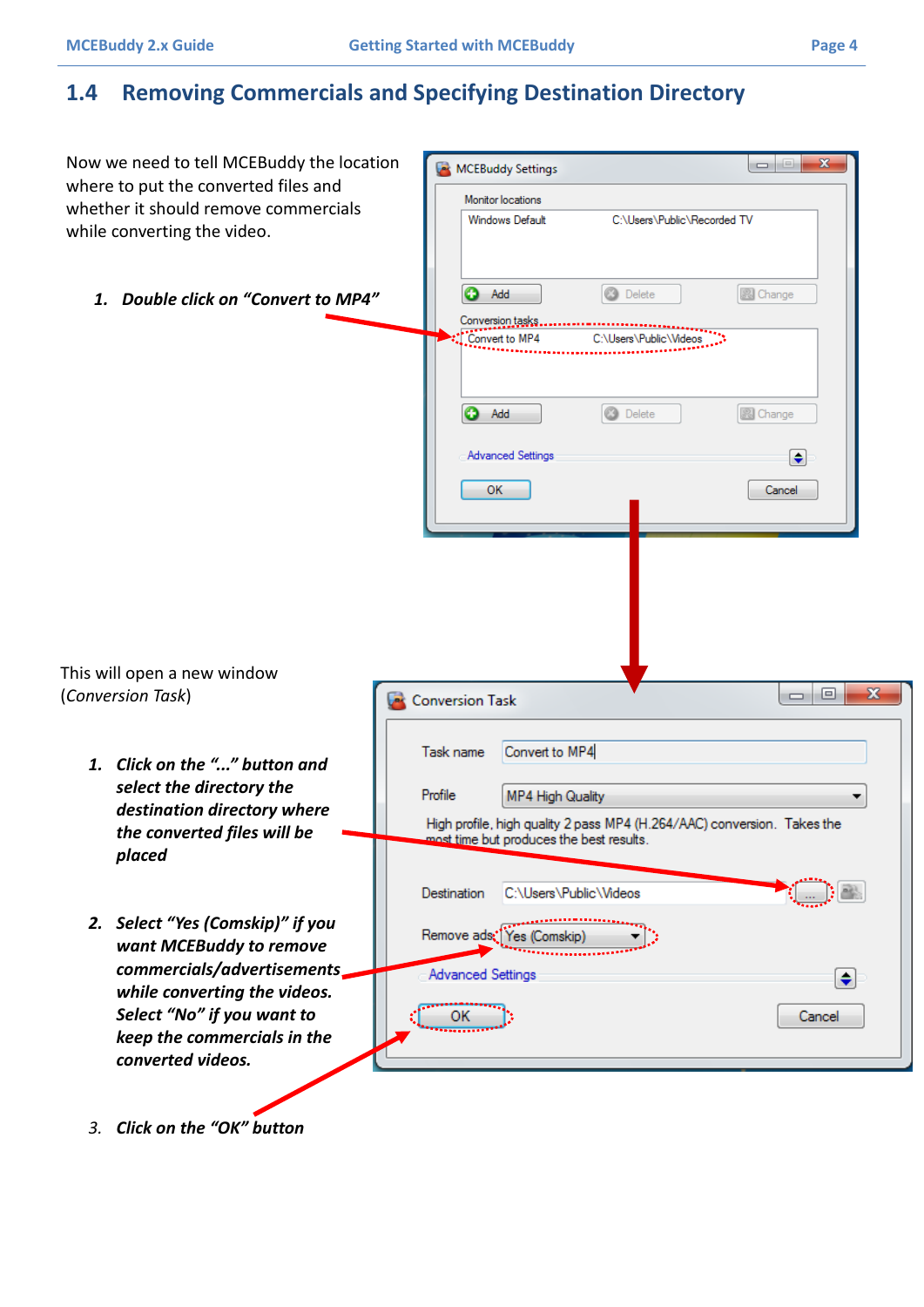### **1.5 Running MCEBuddy**

You're back to the "*MCEBuddy Settings*"  $\mathbf{x}$ MCEBuddy Settings  $\begin{array}{c|c|c|c|c|c} \hline \multicolumn{3}{c|}{\textbf{a}} & \multicolumn{3}{c|}{\textbf{b}} \\ \hline \multicolumn{3}{c|}{\textbf{b}} & \multicolumn{3}{c|}{\textbf{c}} & \multicolumn{3}{c|}{\textbf{c}} \\ \hline \multicolumn{3}{c|}{\textbf{b}} & \multicolumn{3}{c|}{\textbf{c}} & \multicolumn{3}{c|}{\textbf{c}} \\ \hline \multicolumn{3}{c|}{\textbf{b}} & \multicolumn{3}{c|}{\textbf{b}} & \multicolumn{3}{c|}{\textbf{c}} \\ \hline \$ page. Monitor locations **Windows Default** C:\Users\Public\Recorded TV All done. **O** Add **3** Delete **B** Change *1. Click on the "OK" button* Conversion tasks Convert to MP4 C:\Users\Public\Videos **O** Add **O** Delete 图 Change **Advanced Settings**  $\bigodot$  $OK$ Cancel  $\overline{\mathbf{x}}$ مناد MCEBuddy Status **PayPal New MCEBuddy User Guide here** Donate **EBuddy 2.2** Logs Release 5 Getting Started Now you are back at the "*MCEBuddy Status*" screen. **Click on the "***Start***" button** If you would like to convert a file right away, simply drag it into the Files nversion. middle of the window.**O** Delete **O** Add Start Stop **6** Rescan **&** Settings Close Priority Normal  $\overline{\phantom{a}}$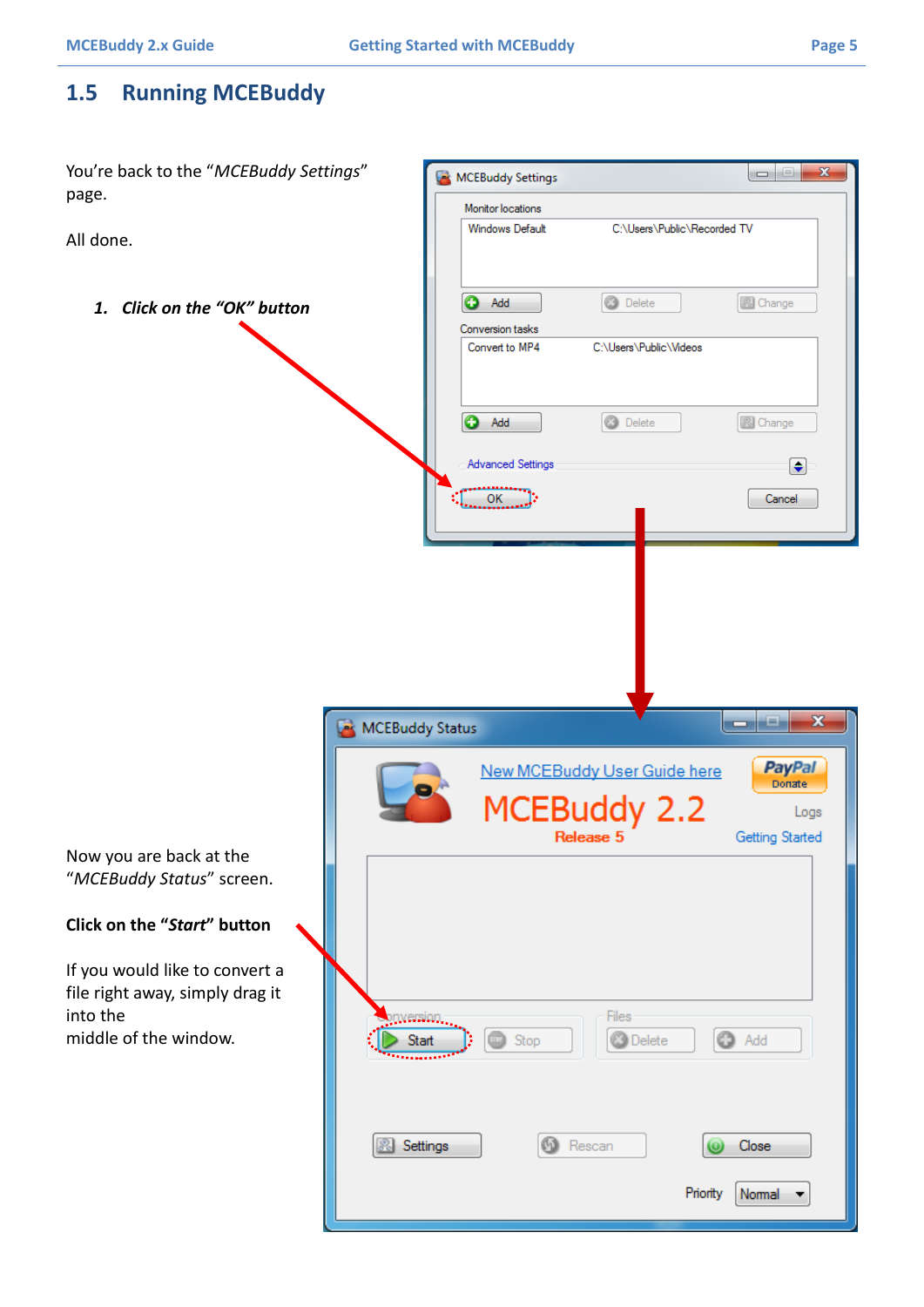### **You're Finished!**



MCEBuddy will continue its conversions in the background even after the window is closed.

You can always click on *MCEBuddy* from the Windows Start Menu to return to the "*MCEBuddy Status*" window en to check on the status of the conversions.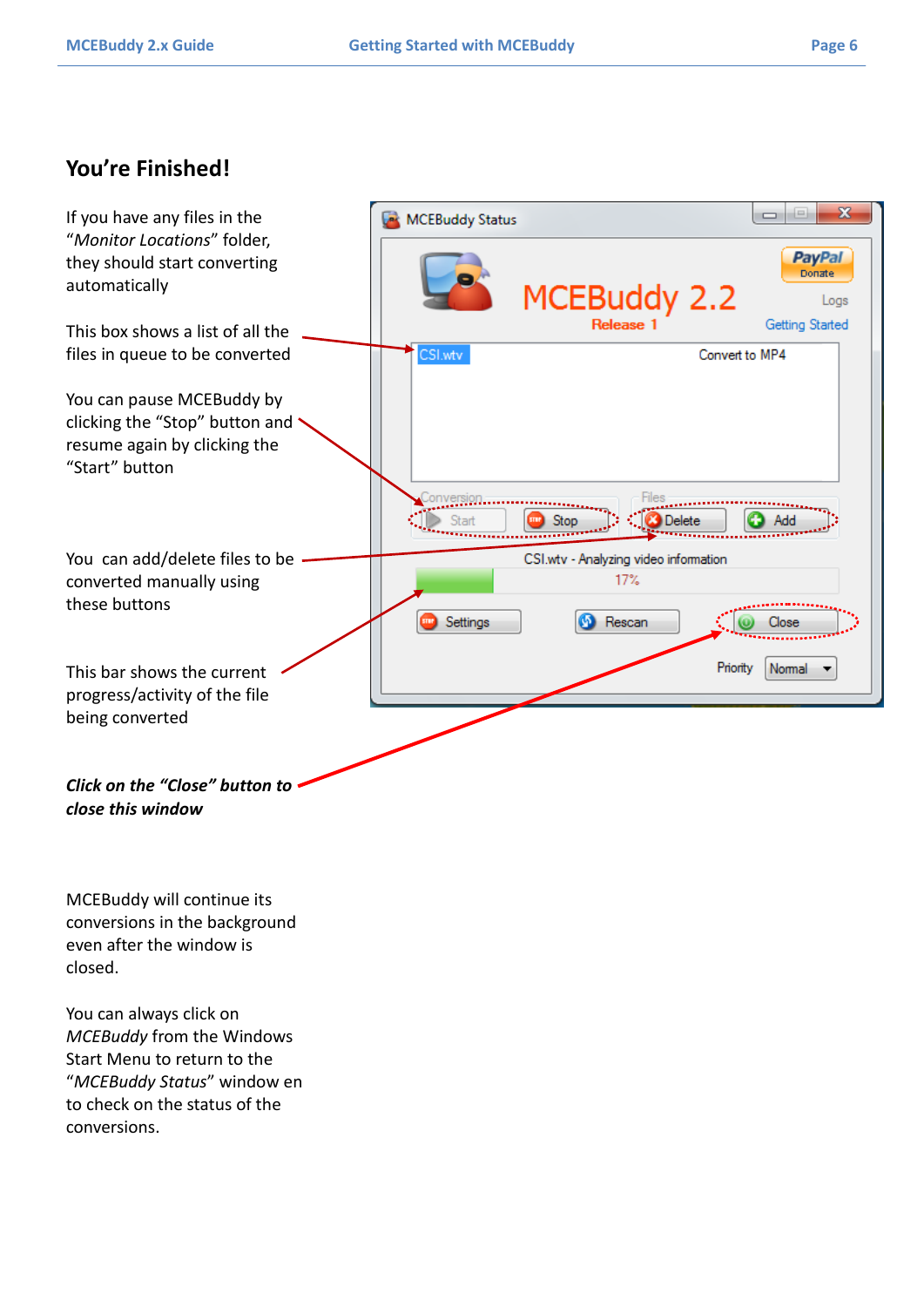## **2 Advanced Settings**

#### **REMEMBER:** *You can ALWAYS rest your mouse over ANY Text, Button or CheckBox to get INSTANT POP-UP help on the item.*

#### **Refer to the Wiki [\(https://sourceforge.net/p/mcebuddy2x/wiki/browse\\_pages/\)](https://sourceforge.net/p/mcebuddy2x/wiki/browse_pages/) for more details.**

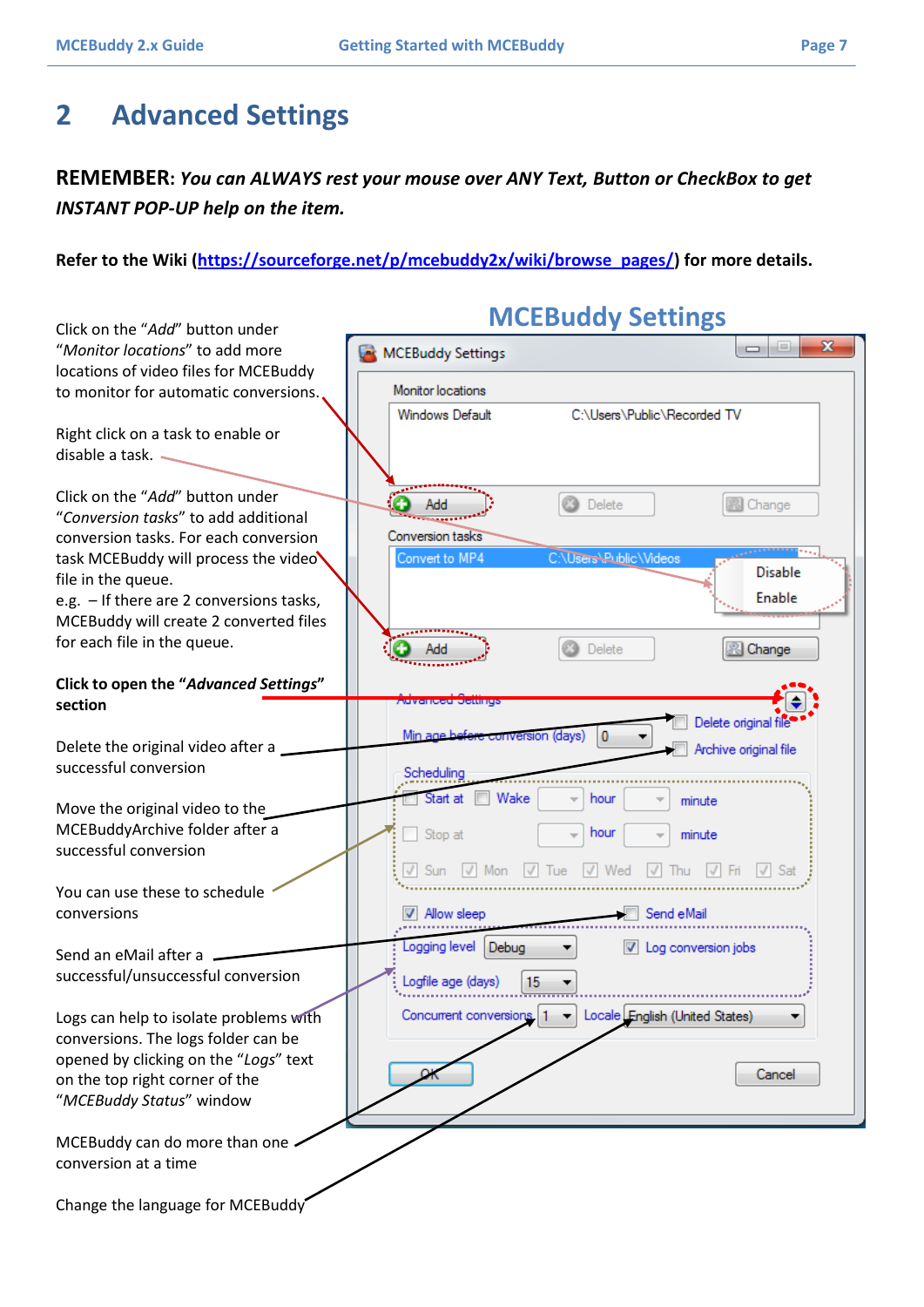## **Conversion Tasks**

| Enter a unique name here to identify<br>the task                                                                                                                                                                                                                                       | Conversion Task                                                                                                                                         |
|----------------------------------------------------------------------------------------------------------------------------------------------------------------------------------------------------------------------------------------------------------------------------------------|---------------------------------------------------------------------------------------------------------------------------------------------------------|
| Select the base profile used to<br>convert the videos. You can                                                                                                                                                                                                                         | Convert to MP4<br>Task name                                                                                                                             |
| create/customize these profiles (refer<br>to the Wiki)                                                                                                                                                                                                                                 | Profile<br>MP4 High Quality<br>High profile, high quality 2 pass MP4 (H.264/AAC) conversion. Takes the                                                  |
| Description of the profile                                                                                                                                                                                                                                                             | most time but produces the best results.                                                                                                                |
| Use this button to enter the<br>username/password if the output is a                                                                                                                                                                                                                   | C:\Users\Public\Videos<br>Destination                                                                                                                   |
| network drive                                                                                                                                                                                                                                                                          | Remove ads   Yes (Comskip)                                                                                                                              |
| Click to open the "Advanced<br>Settings" section                                                                                                                                                                                                                                       | <b>Advanced Settings</b><br>Rename and sort by video information<br>Download series info                                                                |
| Converted file renaming options. Use<br>this to create custom file names<br>(refer to the Wiki)                                                                                                                                                                                        | Enable custom file renaming<br>Use MC compatible naming<br>Max width<br>720                                                                             |
| Maximum width of converted video                                                                                                                                                                                                                                                       | <b>Quality</b><br>$+0.%$                                                                                                                                |
| Increase or decrease Quality of the<br>converted video                                                                                                                                                                                                                                 | Volume<br>1.00<br>Multichannel audio<br>$ V $ DRC                                                                                                       |
| Increase or decrease the audio<br>volume of the converted video                                                                                                                                                                                                                        | name match<br>Recording title match                                                                                                                     |
| Allow converted video to have multi-<br>channel (5.1) audio. Default is stereo                                                                                                                                                                                                         | Audio language<br><default></default>                                                                                                                   |
| Convert only those videos who's.<br>filenames matches this pattern                                                                                                                                                                                                                     | End trim<br>Start trim<br>Extract CC Offset<br>Field<br>Channel                                                                                         |
| Convert only those videos who's<br>Showname/Title matches this pattern<br>(this only works for WTV and DVRMS<br>files)                                                                                                                                                                 | Extract MC information<br>Disable cropping<br>Skip cutting ads<br>ÓК<br>Cancel                                                                          |
| Trim the start and end of the video<br>before the ads are removed.                                                                                                                                                                                                                     |                                                                                                                                                         |
| <b>Extract the Closed Captions (North</b><br>America) into a SRT file                                                                                                                                                                                                                  | Only detect the commercials,<br>Don't automatically<br>don't actually cut them.<br>cut the black bars on                                                |
| If a video has multiple audio tracks<br>select the audio track language or<br>enter the 3 digit language code.<br>Right click on the file in the queue on<br>the "MCEBuddy Status" page to get<br>the audio language details and codes<br>(Refer to Getting Video Properties<br>below) | Instead put the commercial<br>the sides of the video<br>location information into an<br>EDL file.<br>Extract info about video<br>into a XBMC XML format |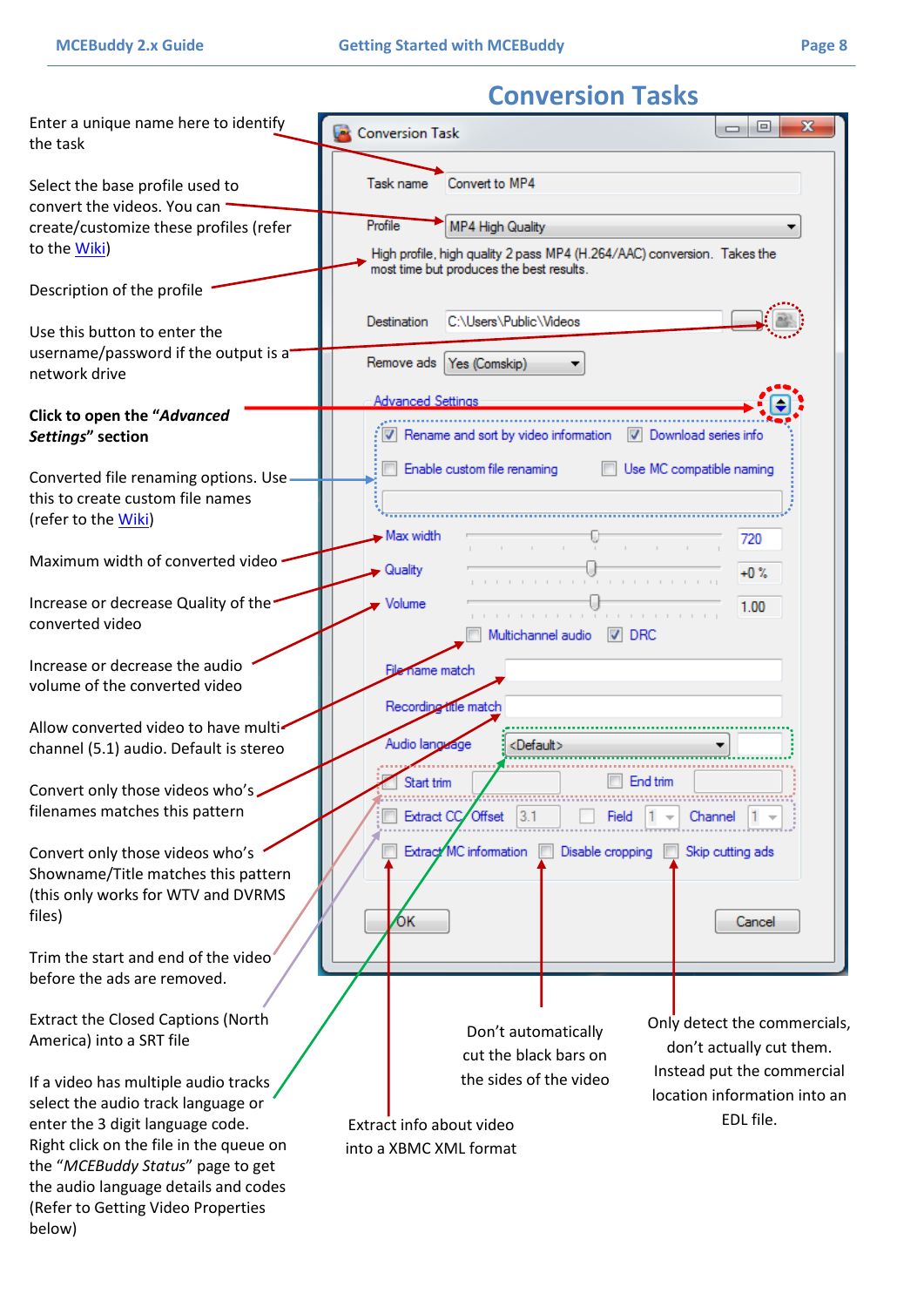| <b>Configuring eMail</b>                                            | $\begin{array}{c c c c c} \hline \multicolumn{3}{c }{\textbf{0}} & \multicolumn{3}{c }{\textbf{0}} \\\hline \multicolumn{3}{c }{\textbf{0}} & \multicolumn{3}{c }{\textbf{0}} \end{array}$<br>$\mathbf{x}$<br>MCEBuddy Settings |
|---------------------------------------------------------------------|---------------------------------------------------------------------------------------------------------------------------------------------------------------------------------------------------------------------------------|
| <b>Notifications</b>                                                | Monitor locations                                                                                                                                                                                                               |
|                                                                     | <b>Windows Default</b><br>C:\Users\Public\Recorded TV                                                                                                                                                                           |
| You configure MCEBuddy to send<br>eMails at different stages of the | <b>3</b> Delete<br>O<br>图 Change<br>Add                                                                                                                                                                                         |
| conversions (start, failed, successful,                             | Conversion tasks<br>Convert to MP4<br>C:\Users\Public\Videos                                                                                                                                                                    |
| cancelled etc)                                                      | <b>Disable</b><br>Enable                                                                                                                                                                                                        |
|                                                                     | Q<br>O<br>Add<br>Delete<br>& Change                                                                                                                                                                                             |
| Click to open the "Advanced                                         |                                                                                                                                                                                                                                 |
| Settings" section                                                   | a Car<br>Delete original file                                                                                                                                                                                                   |
|                                                                     | Min age before conversion (days)<br>0<br>Archive original file                                                                                                                                                                  |
|                                                                     | Scheduling<br>Start at Wake<br>hour<br>minute                                                                                                                                                                                   |
|                                                                     | Stop at<br>hour<br>minute                                                                                                                                                                                                       |
|                                                                     | V Sun V Mon V Tue V Wed V Thu V Fri V Sat                                                                                                                                                                                       |
| Click "Send eMail" to being up eMail.                               | $\overline{a}$<br>$\blacktriangleright$ Send eMail                                                                                                                                                                              |
| settings                                                            | Logging level Debug<br>Log conversion jobs                                                                                                                                                                                      |
|                                                                     | Logfile age (days)<br>15                                                                                                                                                                                                        |
|                                                                     | Locale English (United States)<br>Concurrent conversions $ 1 - \mathbf{v} $                                                                                                                                                     |
|                                                                     | OK<br>Cancel                                                                                                                                                                                                                    |
|                                                                     |                                                                                                                                                                                                                                 |
| This will bring up the eMail settings                               | $\mathbf{x}$<br>i=i                                                                                                                                                                                                             |
| (SMTP) window.                                                      | $\Box$<br>e-Mail Settings                                                                                                                                                                                                       |
| Enter the server name, port, SSL,                                   | SMTP Server Name<br>smtp.mcebuddy.com                                                                                                                                                                                           |
| username, password, from and to                                     | Port 25<br>Use SSL                                                                                                                                                                                                              |
| eMail addresses.<br>You can enter multiple To eMail                 | mcebuddy<br>Usemame                                                                                                                                                                                                             |
| addresses each separated by a;                                      | Password<br>mcepassword                                                                                                                                                                                                         |
|                                                                     | mcebuddy@sourceforge.net<br>From <e-mail></e-mail>                                                                                                                                                                              |
|                                                                     |                                                                                                                                                                                                                                 |
|                                                                     | To <e-mails><br/>test@sourceforge.net</e-mails>                                                                                                                                                                                 |
| Select the events on which you<br>want MCEBuddy to send an eMail    | Send eMail on start of conversion<br>J                                                                                                                                                                                          |
|                                                                     | V Send eMail on successful conversion                                                                                                                                                                                           |
|                                                                     | V Send eMail on failed conversion                                                                                                                                                                                               |
|                                                                     | Send eMail on cancelled conversion                                                                                                                                                                                              |
| Click the "Test" button to test the<br>settings                     | Cancel<br>UΚ                                                                                                                                                                                                                    |
|                                                                     |                                                                                                                                                                                                                                 |